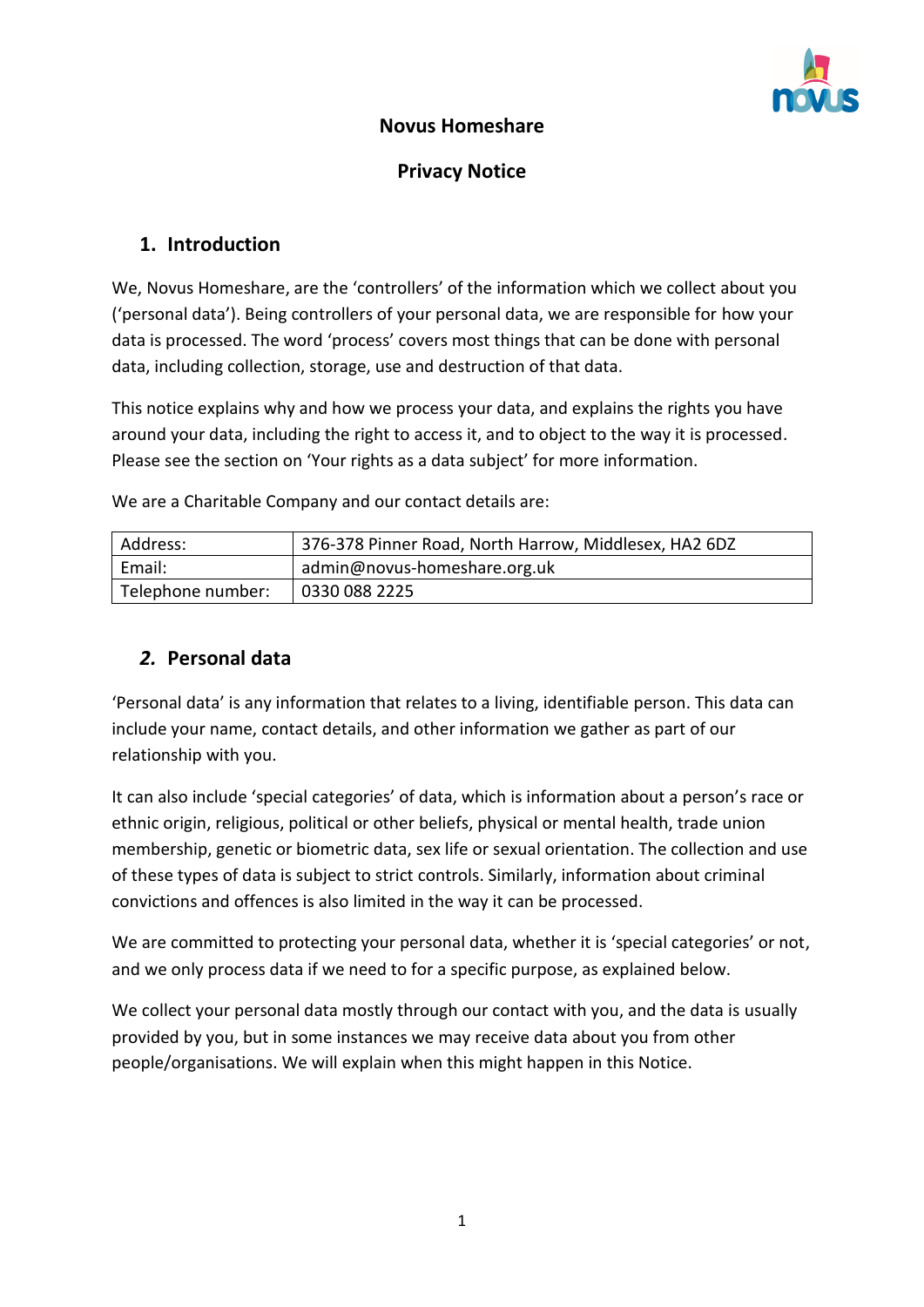

# **3. Your data and how and why we process it**

In general terms, we process your data in order to manage our relationship with you. The table below lists more specific purposes for processing your data, and the legal basis for each type of processing.

| Data processing                                                                                                                                                                                                                              | Legal basis for processing                                                                                                                                                                                         |  |
|----------------------------------------------------------------------------------------------------------------------------------------------------------------------------------------------------------------------------------------------|--------------------------------------------------------------------------------------------------------------------------------------------------------------------------------------------------------------------|--|
| We process your data in order to provide<br>you with relevant information, advice and<br>support in line with our Charitable<br>Objectives.                                                                                                  | In order to provide you with the<br>information, advice and support which is<br>the main purpose of our work, we process<br>your data on the basis of our legitimate<br>interest in providing this service to you. |  |
| We process your contact details and any<br>details you provide to us about your<br>circumstances such as financial information<br>and your preferences regarding how you<br>prefer to be contacted.                                          | The legitimate interests are providing<br>relevant and timely information, advice and<br>support to those who are currently in a<br>Homeshare match or are looking to take<br>part in the scheme.                  |  |
| We also process some special categories of<br>data such as details of your race, ethnicity<br>and any illnesses or disabilities which you<br>may have told us about.                                                                         | Any special category data that we process<br>about you is done so on the basis of a<br>legitimate interest and is carried out in the<br>course of our legitimate activities with                                   |  |
| We do not collect data about you from $3^{rd}$<br>parties but we may store data about you<br>which you have asked us to obtain from $3^{rd}$<br>parties on your behalf such as from the<br>council, Housing Care or Homeshare UK<br>website. | appropriate safeguards as a not-for-profit<br>body.                                                                                                                                                                |  |

At times, we may further process data which we have already collected. We will only do this if the new purpose for processing it further is compatible with the original purpose that the data was collected for. We will tell you about any further processing before carrying it out*.*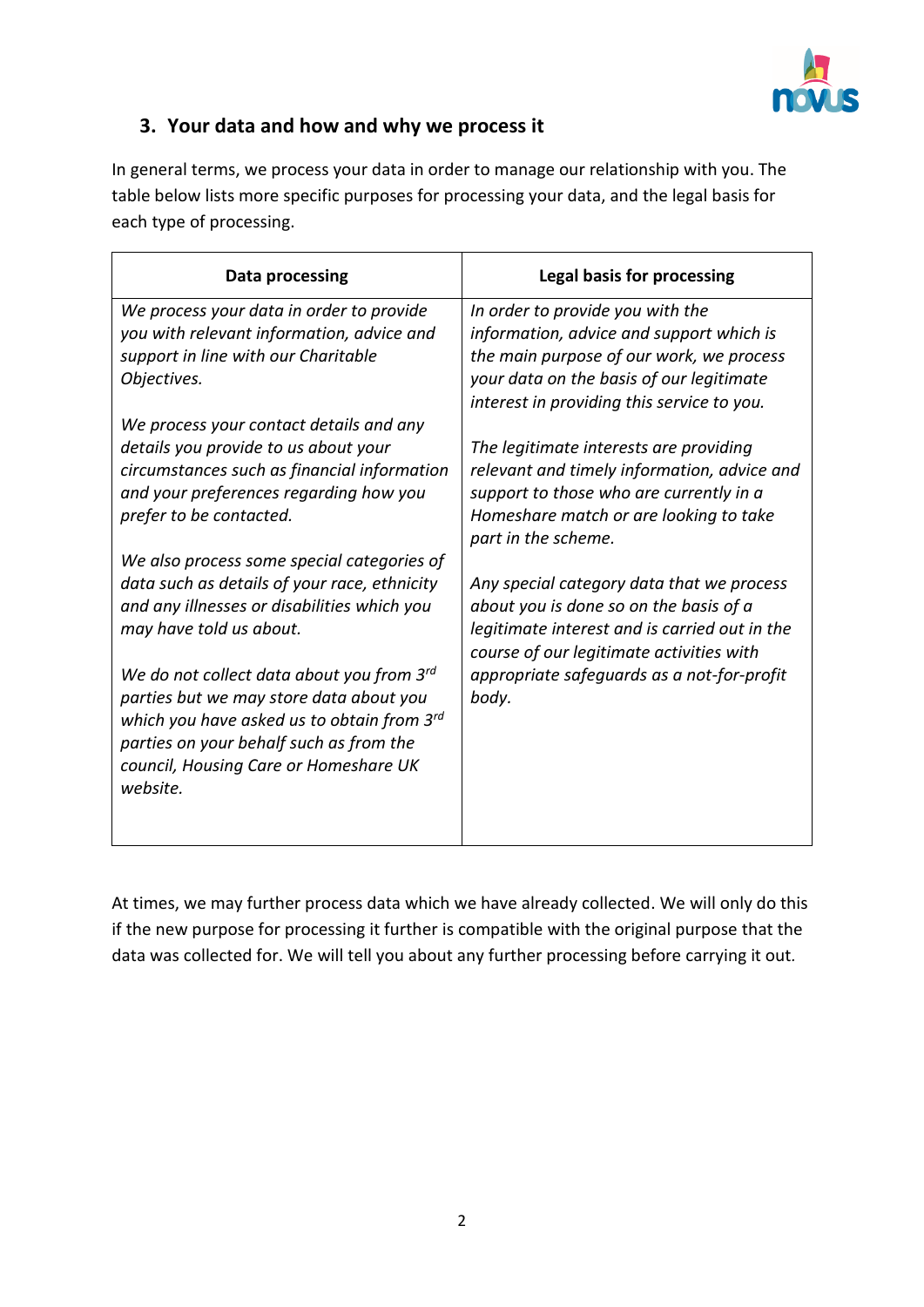

# **4. Who we share your data with**

| <b>Recipients of your data</b>                                    | <b>Purpose for sharing</b>                                                                                                                                                                                                                                                                                                                                                                                            |  |
|-------------------------------------------------------------------|-----------------------------------------------------------------------------------------------------------------------------------------------------------------------------------------------------------------------------------------------------------------------------------------------------------------------------------------------------------------------------------------------------------------------|--|
| Contact Management Database service<br>providers e.g. Charitylog. | We keep your personal data on a contact<br>management database in order for us to<br>provide you with information, advice and<br>support services in line with our charitable<br>objectives. Your data is effectively shared<br>with the providers of the database software<br>and we take necessary steps to determine<br>that your data is kept safe and is not shared<br>further with any 3 <sup>rd</sup> parties. |  |
| Accountancy software service providers e.g.<br>Quickbooks         | If you pay for services, make a donation or<br>have any financial interactions with us we<br>may process your data using financial<br>accountancy software such as Quickbooks<br>in order to provide you with information,<br>advice and support services which your<br>financial transactions relate to in line with<br>our charitable objectives.                                                                   |  |

For some processing purposes we share your data with third parties. This is a list of the information we may share with external recipients, and for what purpose:

## **5. How we store your data**

Your personal data is held in both hard copy and electronic formats.

Electronic data, including emails, is stored on our 3<sup>rd</sup> party servers, which are located in the UK on our software suppliers' servers.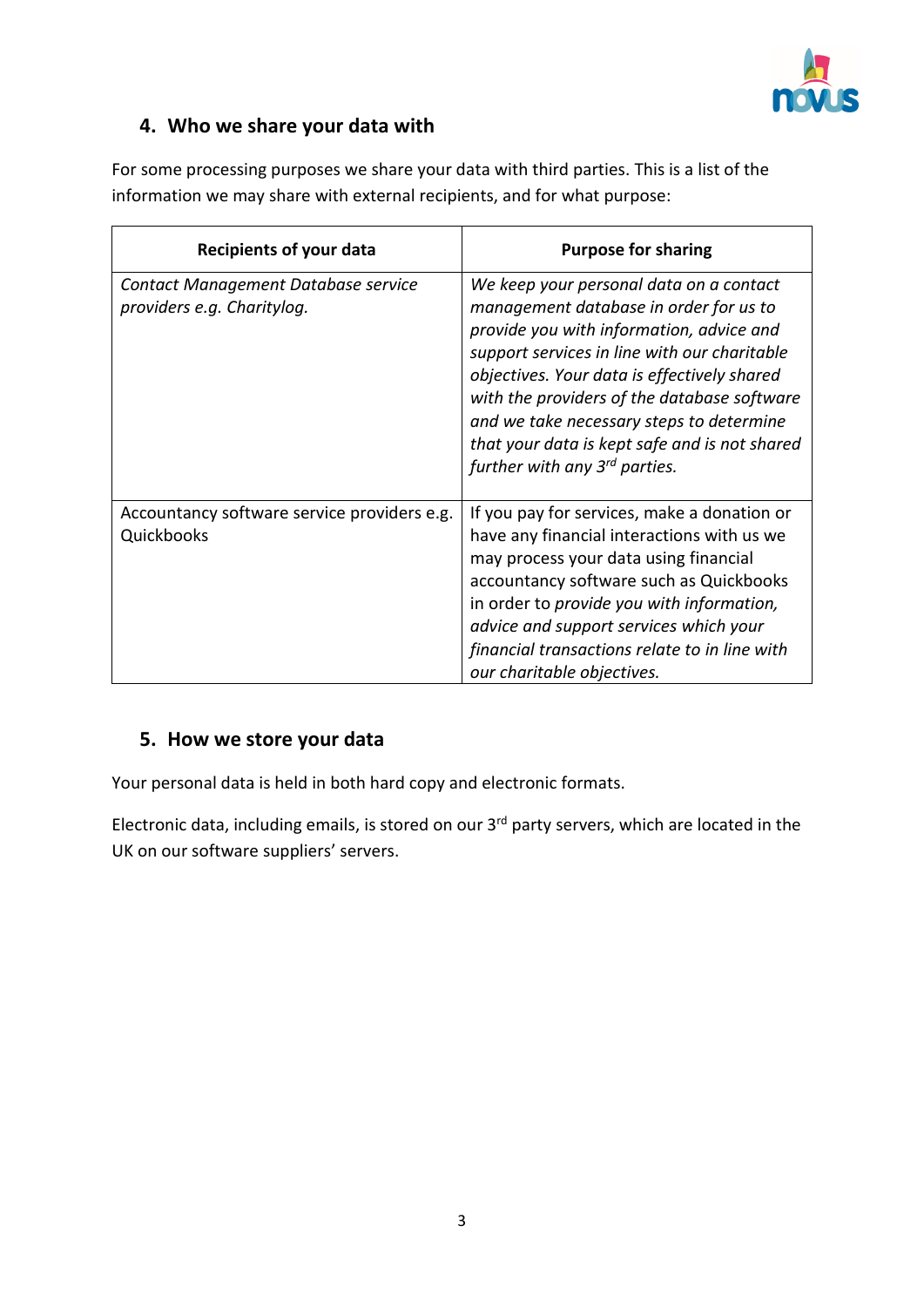

# **6. How long we keep your data**

Information about how long we process your data for can be provided on request.

Some retention periods are based on legal requirements while others take into account practical needs to keep the data.

Once the applicable retention period expires, unless we are legally required to keep the data longer, or there are important and justifiable reasons why we should keep it, we will securely delete the data.

We may retain your personal data for as long as is necessary to undertake our charitable activities and to protect our legal interests (for example where required by relevant authorities, or for a reasonable legal limitation period after we have ceased providing services and support to you or undertaking activities with you or as otherwise stated to you when your data is collected, or for such period as we reasonably consider appropriate in connection with our relationship with you or for record-keeping and archival purposes.

# **7. Cookies on our website**

Cookies are small files which websites store on your computer and which contain various types of information about your visit to a website. They are not viruses or malicious software but they are generally aimed at providing you with a good experience when browsing a site by, for example, remembering your preferences so that you do not need to reset them every time you visit the website.

Cookies can record information about how you browse the internet. They can therefore be used by websites to advertise goods and services which, based on your browsing history, are similar to goods and services which you have previously searched online. This is why some users reject or delete cookies.

Cookies normally expire after a length of time which can vary from a few minutes to more than a year. Some cookies are 'session cookies' which are deleted when you close your internet browser or after a period of inactivity. Others are 'persistent cookies' which remain on your computer until their expiration date.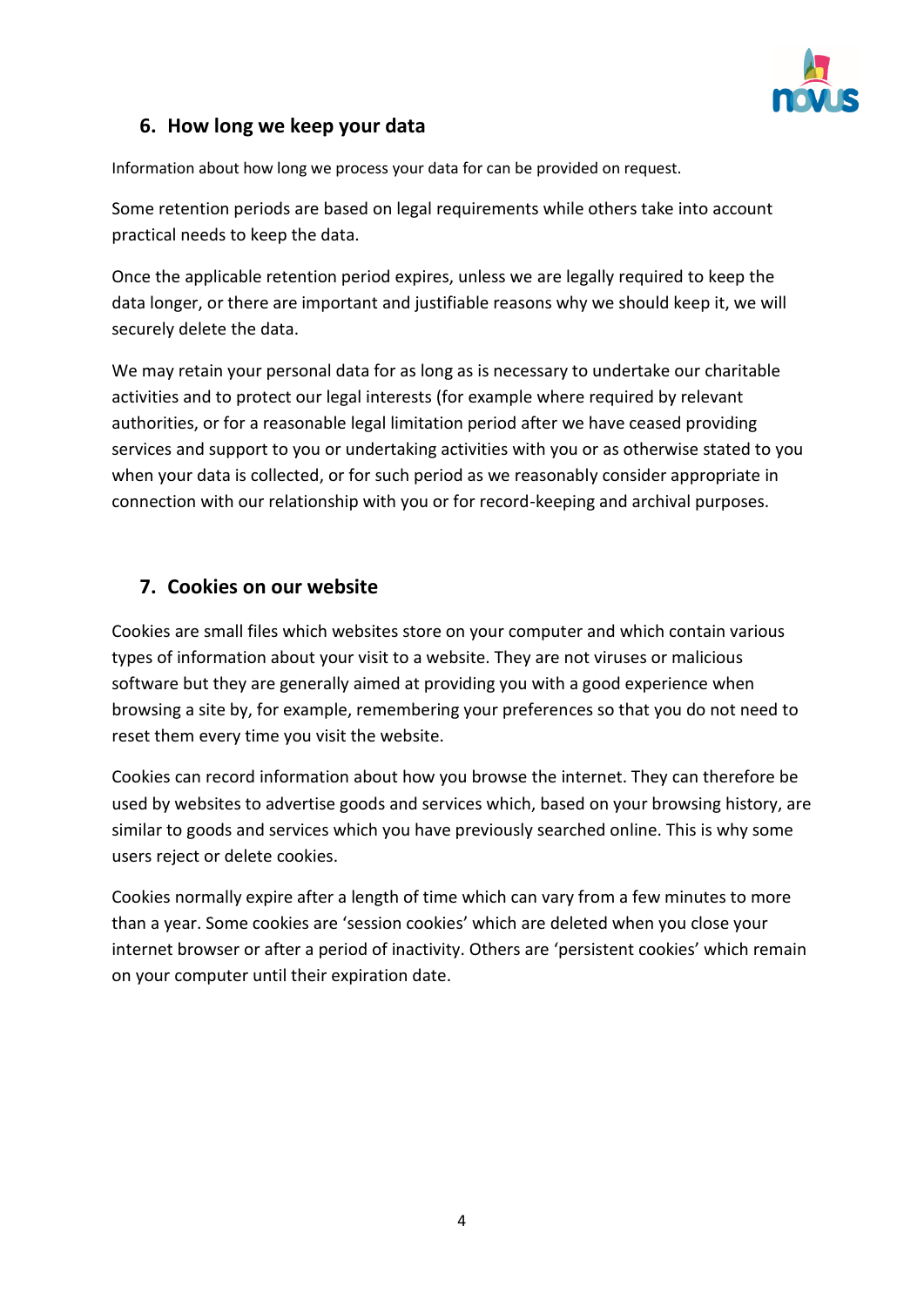

We do not store cookies on your computer without your consent, unless they have the sole purpose of carrying out the transmission of communications or they are strictly necessary for providing an online service.

You may restrict or block cookies which are set by any website through your browser settings. Your browser settings also allow you to clear your browsing history and delete cookies. Information about how you can do this can be found on this link [https://ico.org.uk/for-the-public/online/cookies.](https://ico.org.uk/for-the-public/online/cookies) Mobile devices may have their own settings and you need to refer to the manual of the device.

Please note that restricting or disabling cookies may impact the functioning of parts of our website.

| Cookie name       | Life span                | <b>Purpose</b>    |
|-------------------|--------------------------|-------------------|
| _ga               | 2 years                  | Used to           |
|                   |                          | distinguish       |
|                   |                          | users.            |
| hs                | Session                  | Security          |
| sySession         | Permanent                | Creates           |
|                   |                          | activities and BI |
| <b>XSRF-TOKEN</b> | <b>Persistent Cookie</b> | Security          |

Our website uses the following cookies:

### **8. Your rights as a data subject**

As a data subject, you have the following rights in relation to your personal data processed by us:

- To be informed about how your data is handled;
- To gain access to your personal data;
- To have errors or inaccuracies in your data changed;
- To have your personal data erased, in limited circumstances;
- To object to the processing of your personal data for marketing purposes or when the processing is based on the public interest or other legitimate interests;
- To restrict the processing of your personal data, in limited circumstances;
- To obtain a copy of some of your data in a commonly used electronic form, in limited circumstances;
- Rights around how you are affected by any profiling or automated decisions.